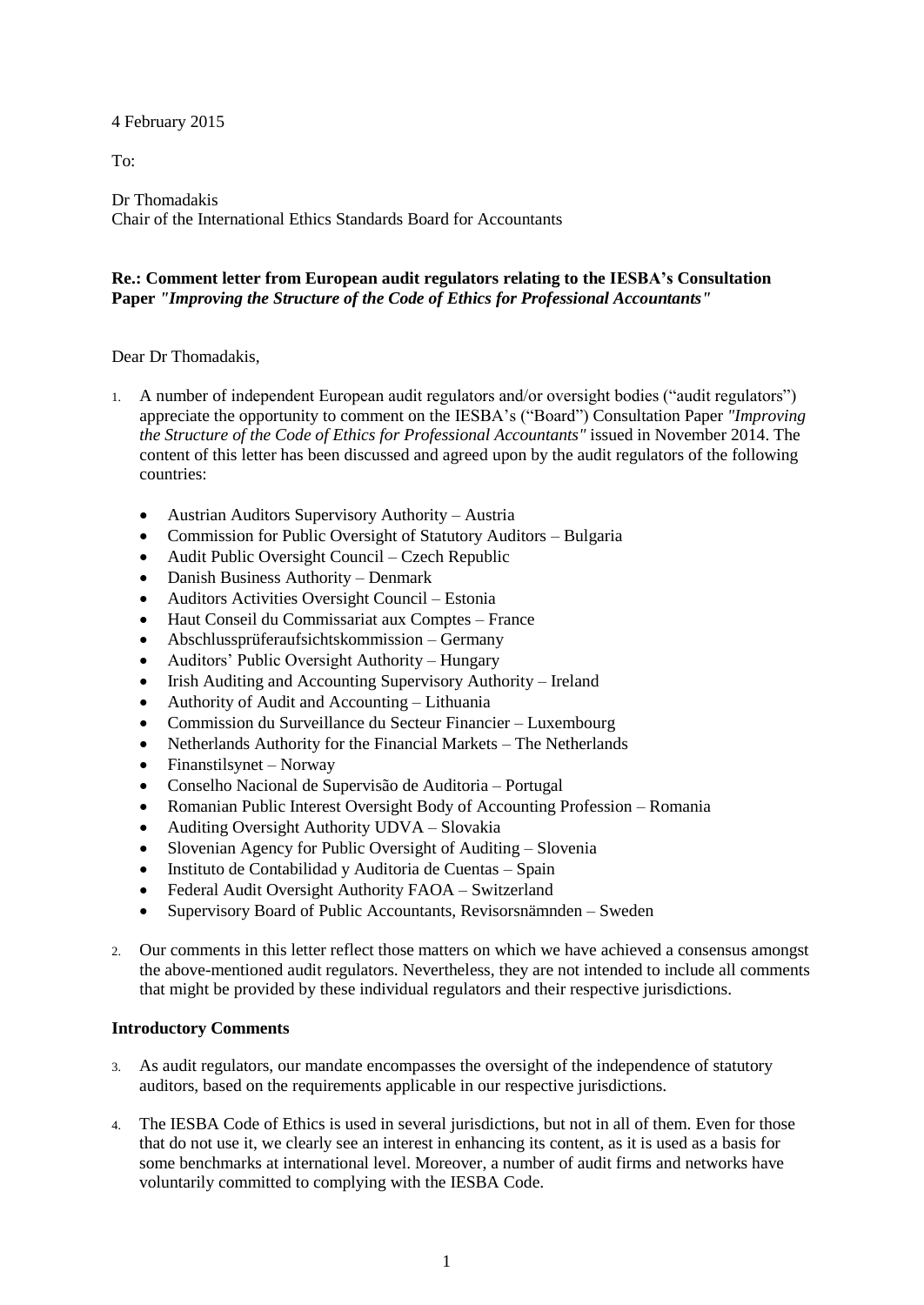5. We believe that the acceptance of the Code, internationally, should primarily be driven by the quality of its content and its ability to contribute to the public interest.

# **Comments**

# *Scope of the project*

- 6. We believe that the project to improve the structure of the Code is likely to be an opportunity to enhance its value and usability, insofar as it allows for an increase in the clarity of provisions. We support the prioritization of this topic.<sup>1</sup>
- 7. Nevertheless, while we welcome enhancements to the structure of the Code, we do not believe that changes to the structure alone will lead to a sufficient improvement in the enforceability of the Code. We encourage the Board to pursue a holistic approach to align the timing of its review of the "safeguards" used in the Code with the revision of the Code's structure. 2 In particular, we believe that the review should include a focus on limiting exemptions to the general provisions set by the Code.<sup>3</sup>

# *Distinguishing requirements from guidance*

- 8. We believe that separating the requirements from guidance in the Code would improve users' understanding of the Code and, as a result, the consistency of its application. Indeed, a section dedicated to requirements would allow users to identify more clearly the provisions which are compulsory, from those which have a different status and constitute additional guidance.
- 9. We note that this distinction would have the advantage of enhancing the consistency of the IESBA Code's layout.

# *Reorganization of the Code*

- 10. We understand the potential advantages of repackaging the Code by placing each topic in a separate section, namely an improvement in the flexibility of the Code from a standard-setting and endorsement perspective by allowing for the individual modification of certain sections, rather than changing the whole Code. However, we draw the Board's attention to the consequences this repacking might have from a user perspective. The Code as it is presently arranged includes all ethics issues in a single, linear layout. The proposed layout by sections may result in certain users not taking account of all the relevant provisions in the Code as they may not read further than the section they are referring to for any particular issue they are facing. Accordingly, we encourage the Board, should this repackaging be decided, to make sure that the link between the different sections and the fundamental ethical principles $4$  remains clear and visible.
- 11. Furthermore, we believe that a reorganization could be an opportunity to clarify in the Code which provisions apply to which situations, to which auditors, or to which type of audit engagements performed.

<u>.</u>

<sup>&</sup>lt;sup>1</sup> See also the comment letter of European audit regulators dated 28 February 2014 §13

<sup>&</sup>lt;sup>2</sup> §41 of the Consultation Paper

<sup>&</sup>lt;sup>3</sup> See also the comment letter of European audit regulators dated 28 February 2014 §14

<sup>&</sup>lt;sup>4</sup> §18 of the Consultation Paper